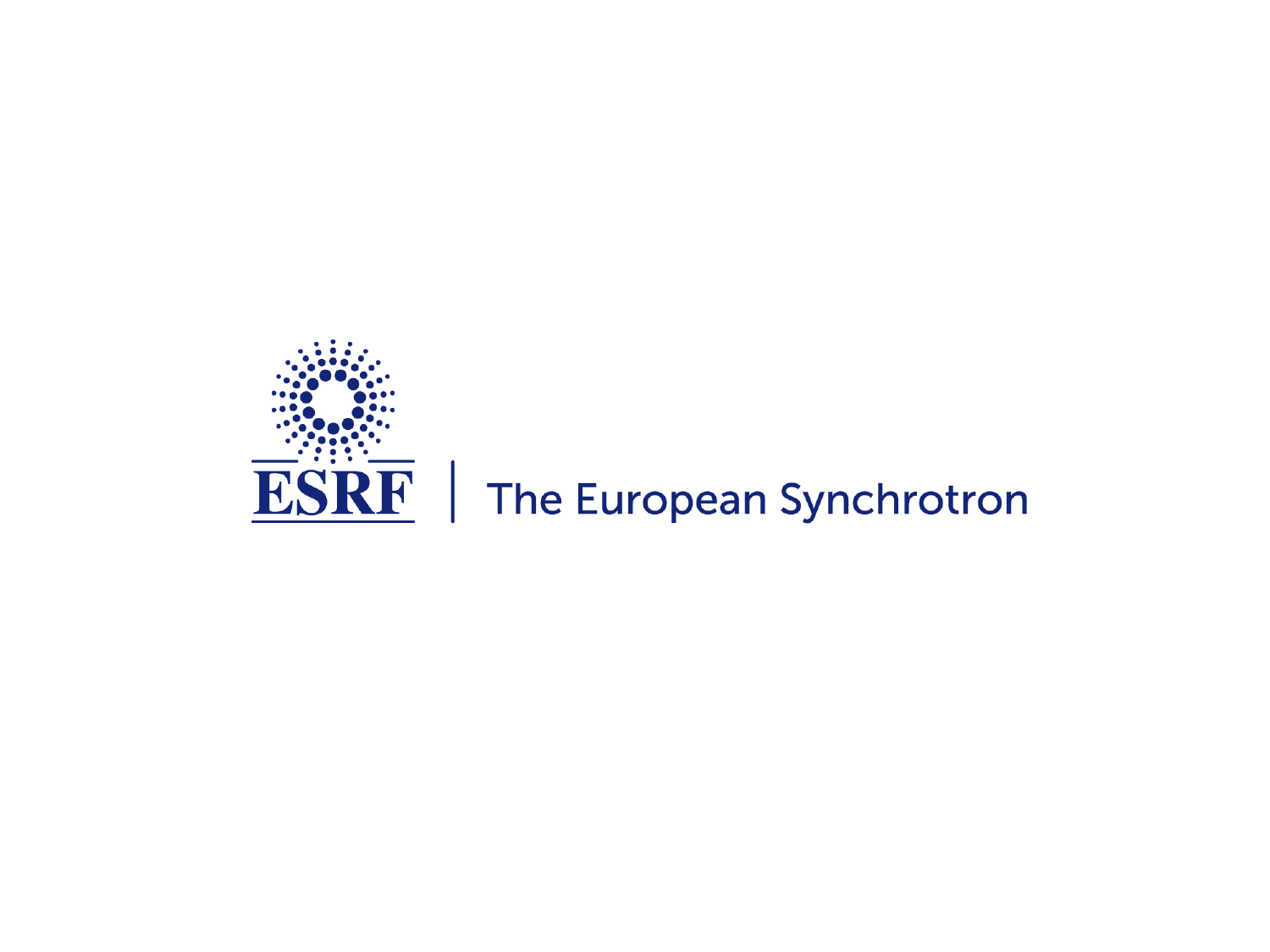

# **SAP Concur C.**

## for experimental users

First connection

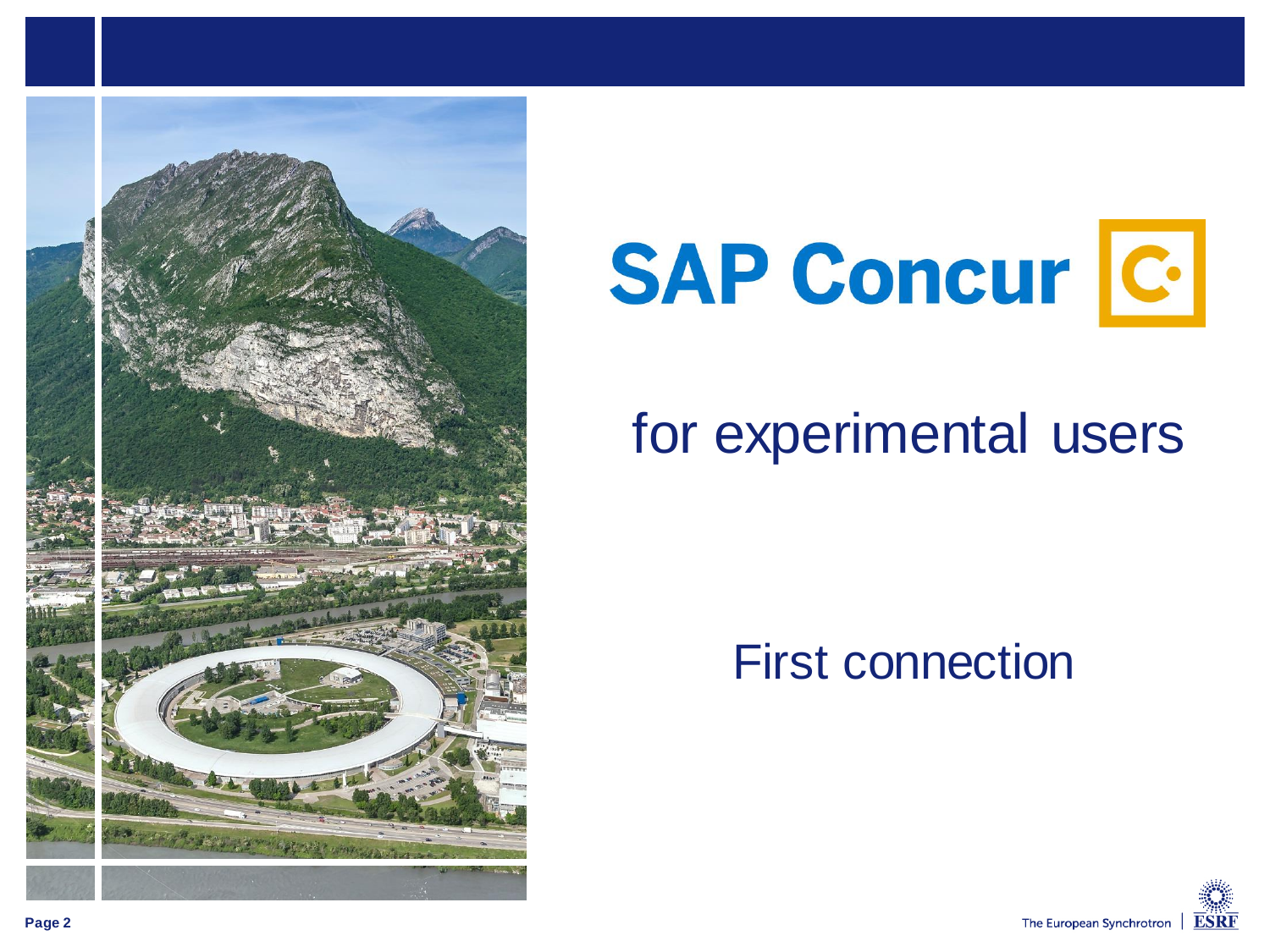## The following slides give information on:

- $\checkmark$  First connexion to SAP Concur application
- $\checkmark$  Home page of SAP Concur application

Pre-requisites:

The ESRF recommends that beforehand, you looked at:

 $\checkmark$  Introduction to SAP Concur for ESRF users

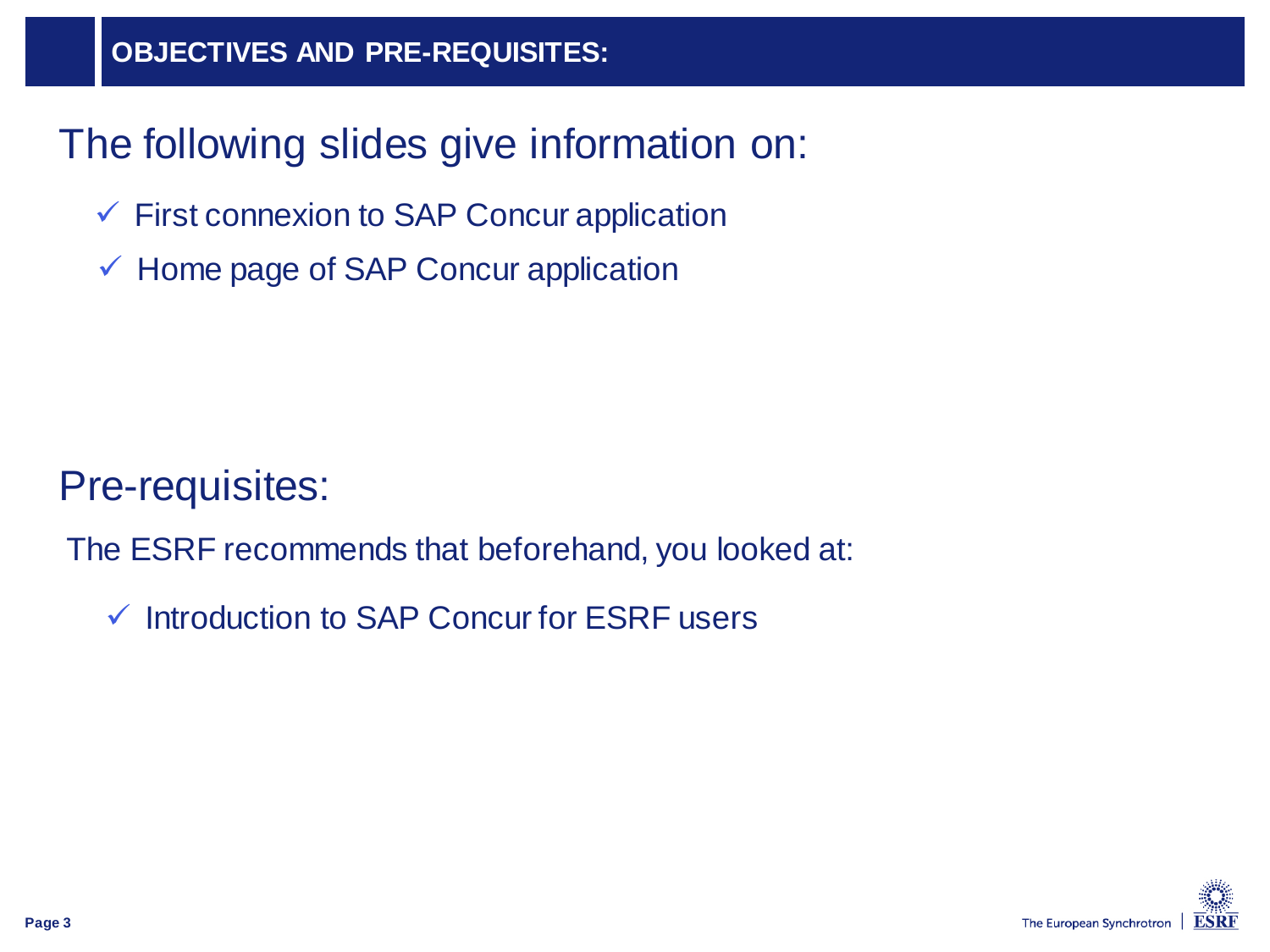## Link to SAP Concur application:

 *Sent by email from ESRF user Portal, with subject: « ESRF A Form: You have been added on an A Form »*

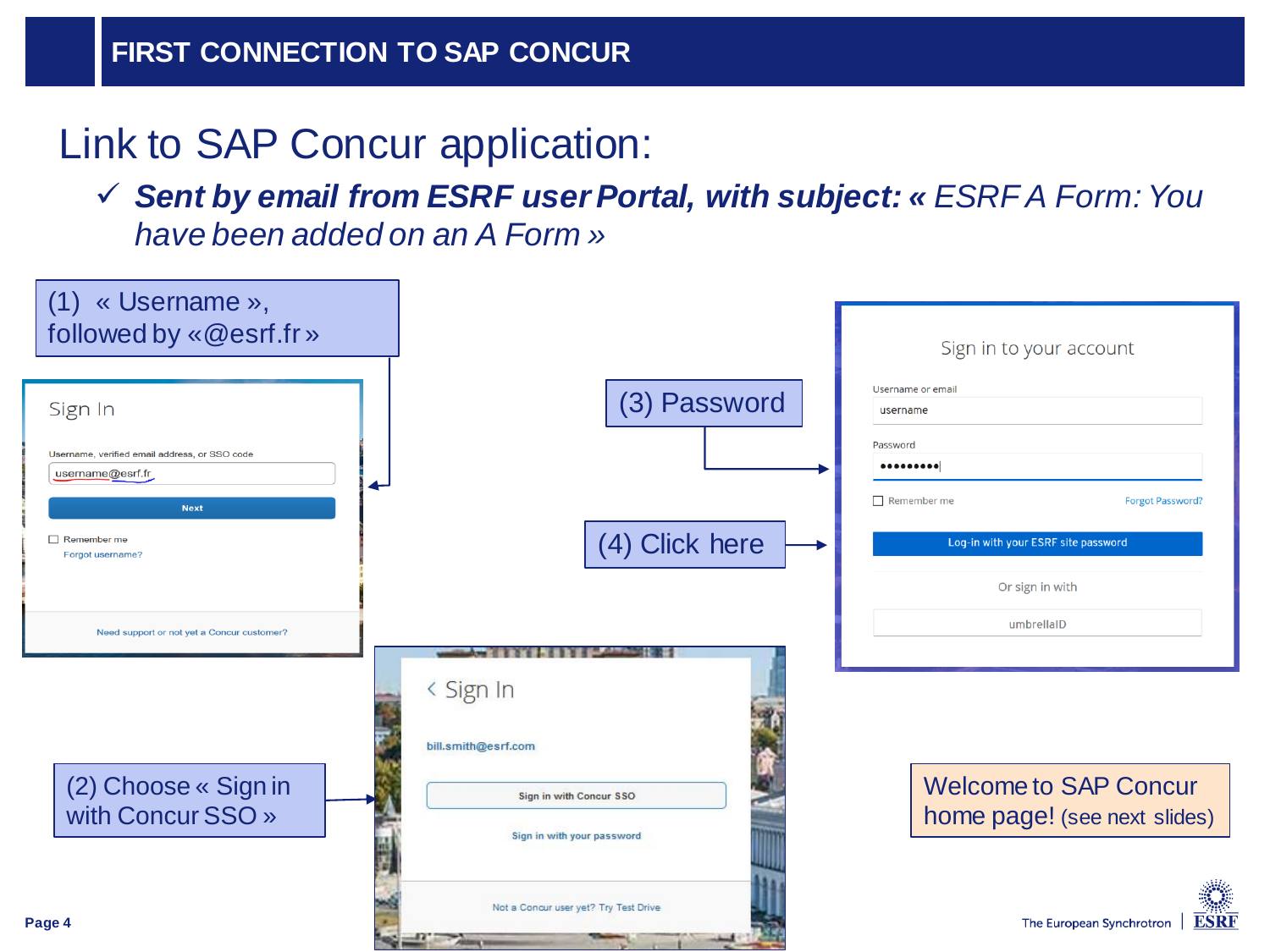### 2 preliminary actions are required in your personal profile:

- Data treatment confidentiality acknowledgment by GBT American Express (i.e ESRF Travel agency)
- Validation of your email address

#### Select « Profile » from the Home Page, on the top right,





ESRE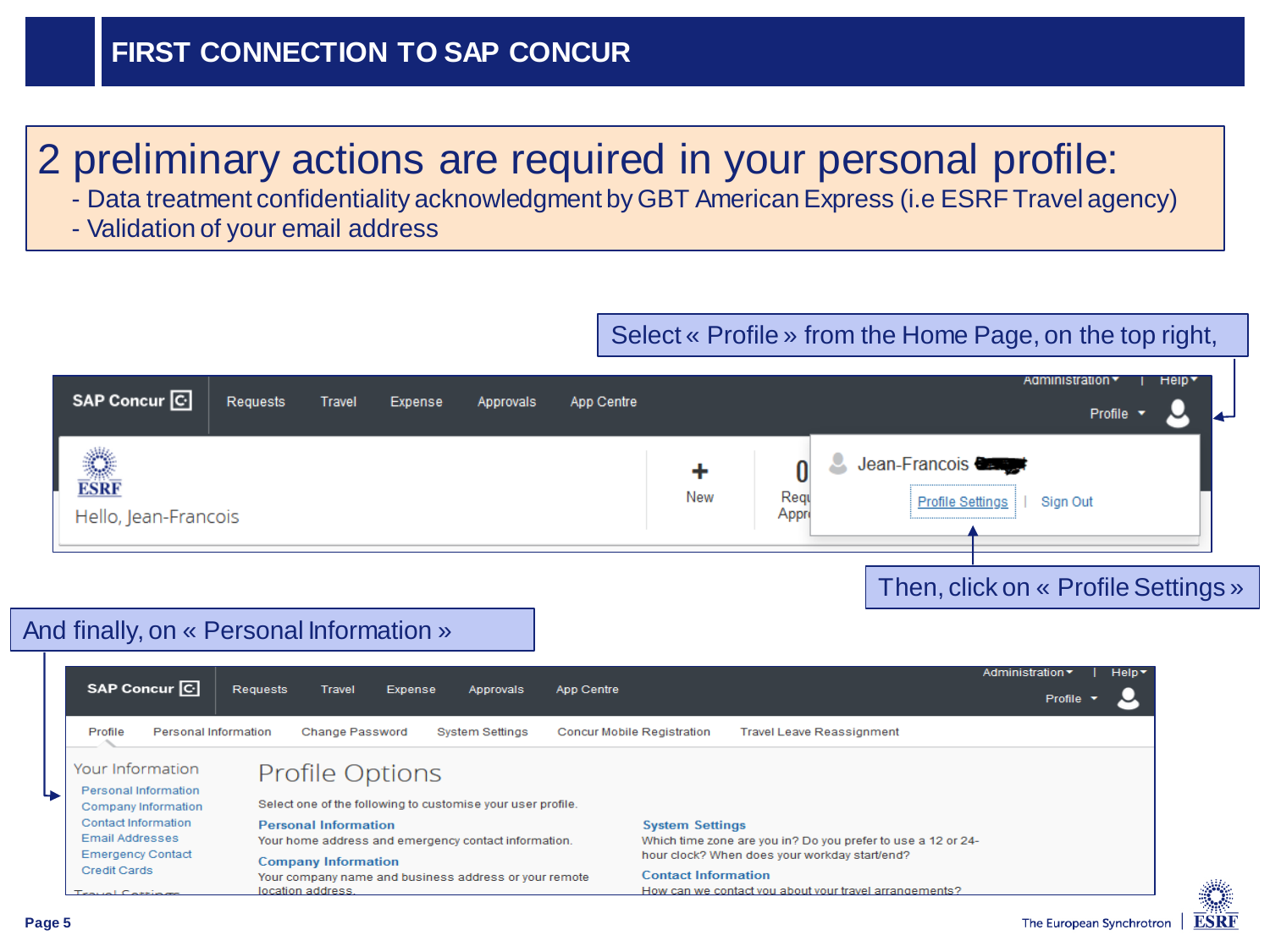#### Data treatment confidentiality acknowledgment by GBT American Express (i.e ESRF Travel agency)

|                                | SAP Concur<br>Requests                                                                                               | Travel                                    | Expense<br>Approvals                                                              | App Centre                                                                                                                                                                                                                                                                                                                                               |                           |           | Protie *          |
|--------------------------------|----------------------------------------------------------------------------------------------------------------------|-------------------------------------------|-----------------------------------------------------------------------------------|----------------------------------------------------------------------------------------------------------------------------------------------------------------------------------------------------------------------------------------------------------------------------------------------------------------------------------------------------------|---------------------------|-----------|-------------------|
|                                | Personal Information<br>Profile                                                                                      | Change Password                           | System Settings                                                                   | Concur Mobile Registration                                                                                                                                                                                                                                                                                                                               | Travel Leave Reassignment |           |                   |
| Click to open the rolling list | Your Information<br>Personal Information<br>Company Information<br>Contact Information<br><b>resses</b><br>y Contact | Jump To: Personal Information             | My Profile - Personal Information                                                 | Choose<br>Disabled fields (grey) cannot be changed. If there are errors in these fields, contact your company's travel administrator.<br>Fields marked(Required) and (Required <sup>®+</sup> ) (validated and required) must be completed to save your profile.                                                                                          |                           |           | Change<br>Picture |
| and select one choice          | <del>iaverse</del> ttings<br><b>Travel Preferences</b>                                                               | Important Note                            |                                                                                   | Your Name and Airport Security: Please make certain that the first, middle and last names shown below are identical to those on the photo identification that you will be<br>presenting at the alrport. Oue to increased alrport security, you may be turned away at the gate if the name on your identification does not match the name on your ticket. |                           |           |                   |
|                                | International Travel<br>Frequent-Traveller                                                                           | Title                                     | First Name                                                                        | Middle Name                                                                                                                                                                                                                                                                                                                                              | Nickname                  | Last Name | Suffix            |
|                                | Programmes                                                                                                           | 14                                        | Just-Francis's                                                                    | No filiddle Name                                                                                                                                                                                                                                                                                                                                         |                           | Drayel.   |                   |
|                                | Request Settings<br>Request Information<br>Request Delegates<br>Request Preferences                                  | Company Information                       |                                                                                   |                                                                                                                                                                                                                                                                                                                                                          |                           |           | Go to top         |
|                                | Request Approvers<br>Favourite Attendees                                                                             | Employee ID<br>DYNE47                     | Cost Cantre                                                                       |                                                                                                                                                                                                                                                                                                                                                          |                           |           |                   |
|                                | Expense Settings<br>Expense Information                                                                              | Manager                                   | Org. Unit/Division Employee Position/Title<br>EDM NOV                             |                                                                                                                                                                                                                                                                                                                                                          |                           |           |                   |
|                                | Expense Delegates<br>Expense Preferences                                                                             | Privacy Statement (link above) Plequired) | Declaration de confidentialité (lien di-dessus) / GBT's                           |                                                                                                                                                                                                                                                                                                                                                          |                           |           |                   |
|                                | Expense Approvers<br>Company Car<br>Personal Car<br>Favourite Attendees                                              | <b>Work Address</b>                       | I understand - GBT's services use data as described at http://privacy.amergbt.com | As obreprends our les services de GBT utilisent les données décrites sur Mbs /privacy.amexpbt.coM                                                                                                                                                                                                                                                        |                           |           | Go to top         |
|                                | Other Settings<br>System Settings<br>Connected Apps                                                                  | Company Name<br>European Syndrichen)      | Assigned Location<br>Please choose a company location.                            |                                                                                                                                                                                                                                                                                                                                                          | $\sim$                    |           |                   |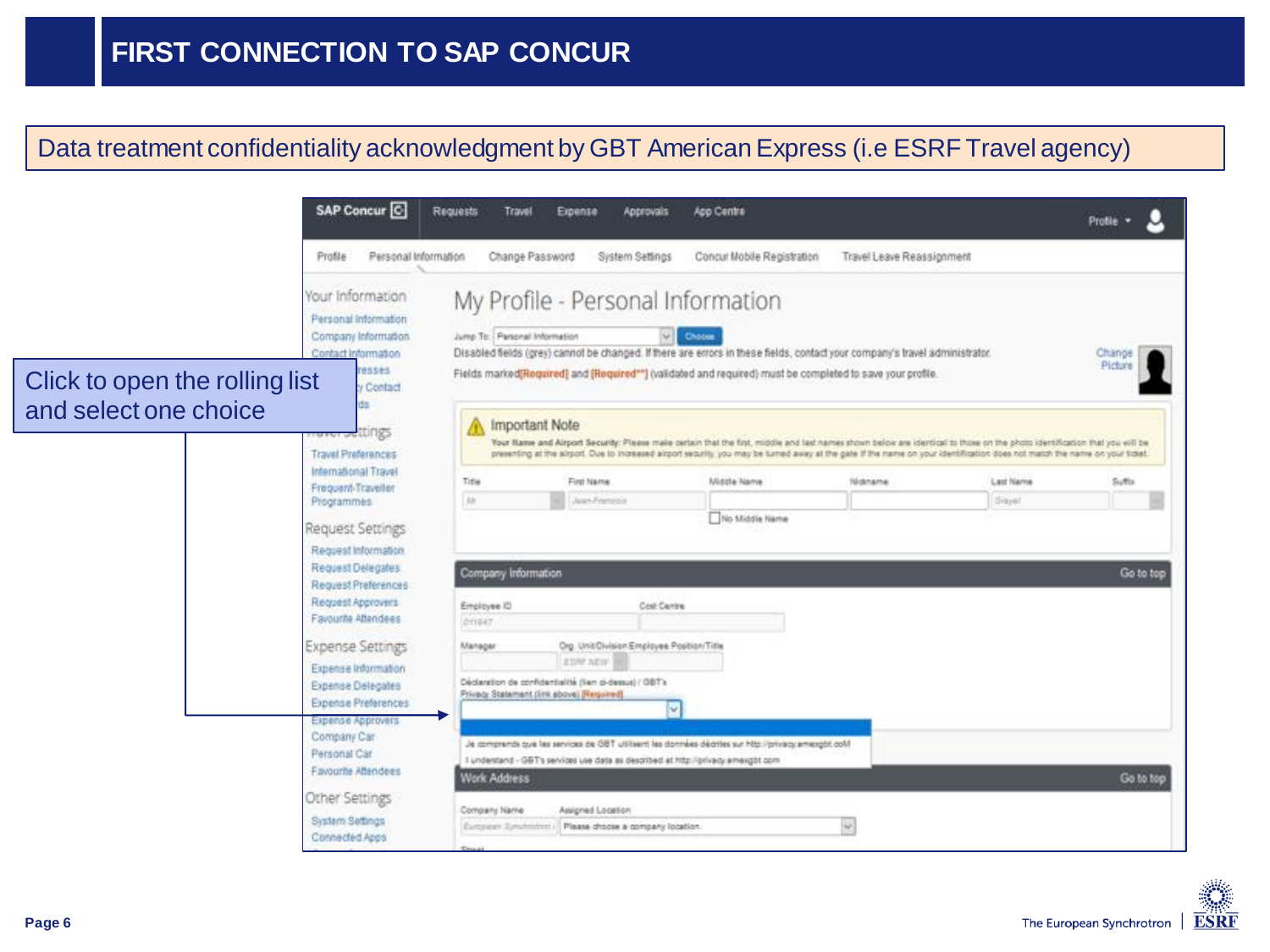#### Validation of your email address (1/2):

|                                                     | <b>Home Address</b>                                              |                                                          |                            |               |                              | Go to top            |
|-----------------------------------------------------|------------------------------------------------------------------|----------------------------------------------------------|----------------------------|---------------|------------------------------|----------------------|
| Scroll down the menu,<br>until « Email Addresses »: | Street<br>City<br>Postal Code                                    | State/Province<br>Country/Region                         | $\sim$<br>Save             |               |                              |                      |
|                                                     | <b>Contact Information</b>                                       |                                                          |                            |               |                              | Go to top            |
|                                                     | Work Phone[Required**]<br>+33476882076<br>Home Phone[Required**] | <b>Work Extension</b>                                    | Work Fax                   |               | 2nd Work Phone/Remote Office |                      |
|                                                     | Pager                                                            | Other Phone                                              |                            |               |                              |                      |
|                                                     | Mobile Phone Country/Region                                      | <b>Mobile Phone</b><br>$\vee$                            |                            |               |                              |                      |
|                                                     |                                                                  | ** You must specify either a home phone or a work phone. |                            |               |                              |                      |
|                                                     |                                                                  |                                                          | Save                       |               |                              |                      |
|                                                     | <b>Email Addresses</b>                                           |                                                          |                            |               |                              | Go to top            |
|                                                     |                                                                  | Please add at least one email address.                   |                            |               |                              |                      |
|                                                     | Travel Arrangers / Delegates                                     | How do I add an email address?                           |                            |               |                              |                      |
|                                                     |                                                                  | ▶ Why should I verify my email address?                  |                            |               |                              |                      |
|                                                     |                                                                  | How do I verify my email address?                        |                            |               |                              | Add an email address |
|                                                     |                                                                  | <b>Email Address</b>                                     | <b>Verification Status</b> | <b>Verify</b> | Contact?                     | <b>Actions</b>       |
|                                                     | Email 1                                                          | <b>pupped@esrf.fr</b>                                    | Not Verified               | Verify        | Yes                          | l                    |
| Click « Verify »:                                   |                                                                  |                                                          |                            |               |                              |                      |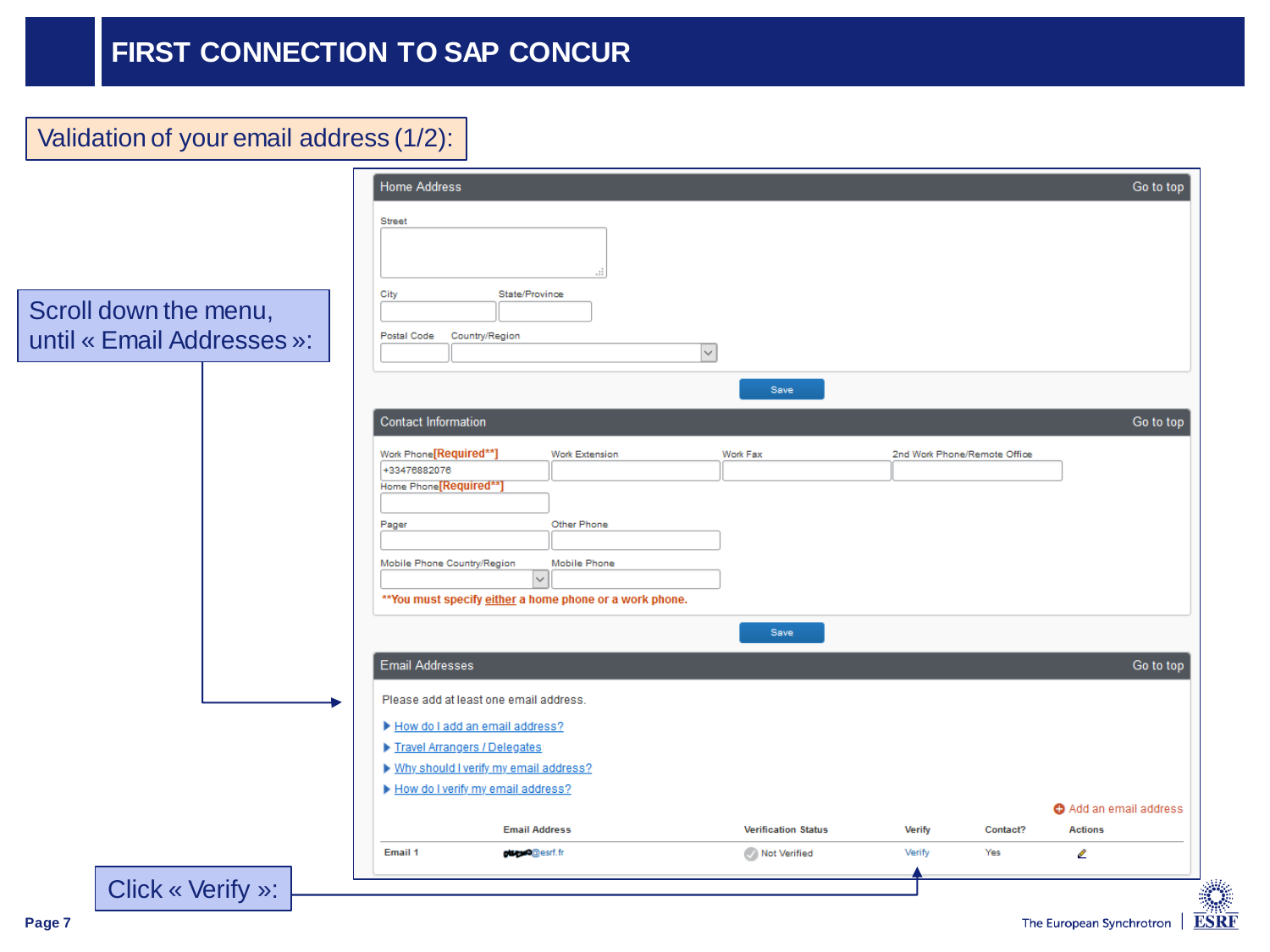#### Validation of your email address (2/2):

|                                                                                                 | <b>Contact Information</b>                                                                                                                                                                                                                                               |                                               |                                                    |                              |                 | Go to top                                                |
|-------------------------------------------------------------------------------------------------|--------------------------------------------------------------------------------------------------------------------------------------------------------------------------------------------------------------------------------------------------------------------------|-----------------------------------------------|----------------------------------------------------|------------------------------|-----------------|----------------------------------------------------------|
| <b>SAP Concur just</b><br>sent you an email,<br>with instructions<br>and a verification<br>code | Work Phone[Required**]<br>+33476882076<br>Home Phone[Required**]<br>Pager<br>Mobile Phone Country/Region<br>$\checkmark$<br>** You must specify either a home phone or a work phone.                                                                                     | Work Extension<br>Other Phone<br>Mobile Phone | Work Fax                                           | 2nd Work Phone/Remote Office |                 |                                                          |
|                                                                                                 |                                                                                                                                                                                                                                                                          |                                               | Save                                               |                              |                 |                                                          |
|                                                                                                 | <b>Email Addresses</b><br>Please add at least one email address.<br>How do I add an email address?<br>Travel Arrangers / Delegates<br>▶ Why should I verify my email address?<br>How do I verify my email address?<br><b>Email Address</b><br>Email 1<br>doctor @esrf.fr |                                               | <b>Verification Status</b><br>Check email for code | Verify<br>Resend             | Contact?<br>Yes | Go to top<br>Add an email address<br><b>Actions</b><br>⇙ |
|                                                                                                 |                                                                                                                                                                                                                                                                          |                                               | <b>Enter Code</b>                                  | Cancel<br>OK.                |                 |                                                          |
| Enter the verification code, here                                                               |                                                                                                                                                                                                                                                                          |                                               |                                                    |                              |                 |                                                          |
|                                                                                                 | <b>Emergency Contact</b>                                                                                                                                                                                                                                                 |                                               |                                                    |                              |                 | Go to top                                                |
|                                                                                                 | Click « OK »                                                                                                                                                                                                                                                             |                                               |                                                    |                              |                 | N.                                                       |

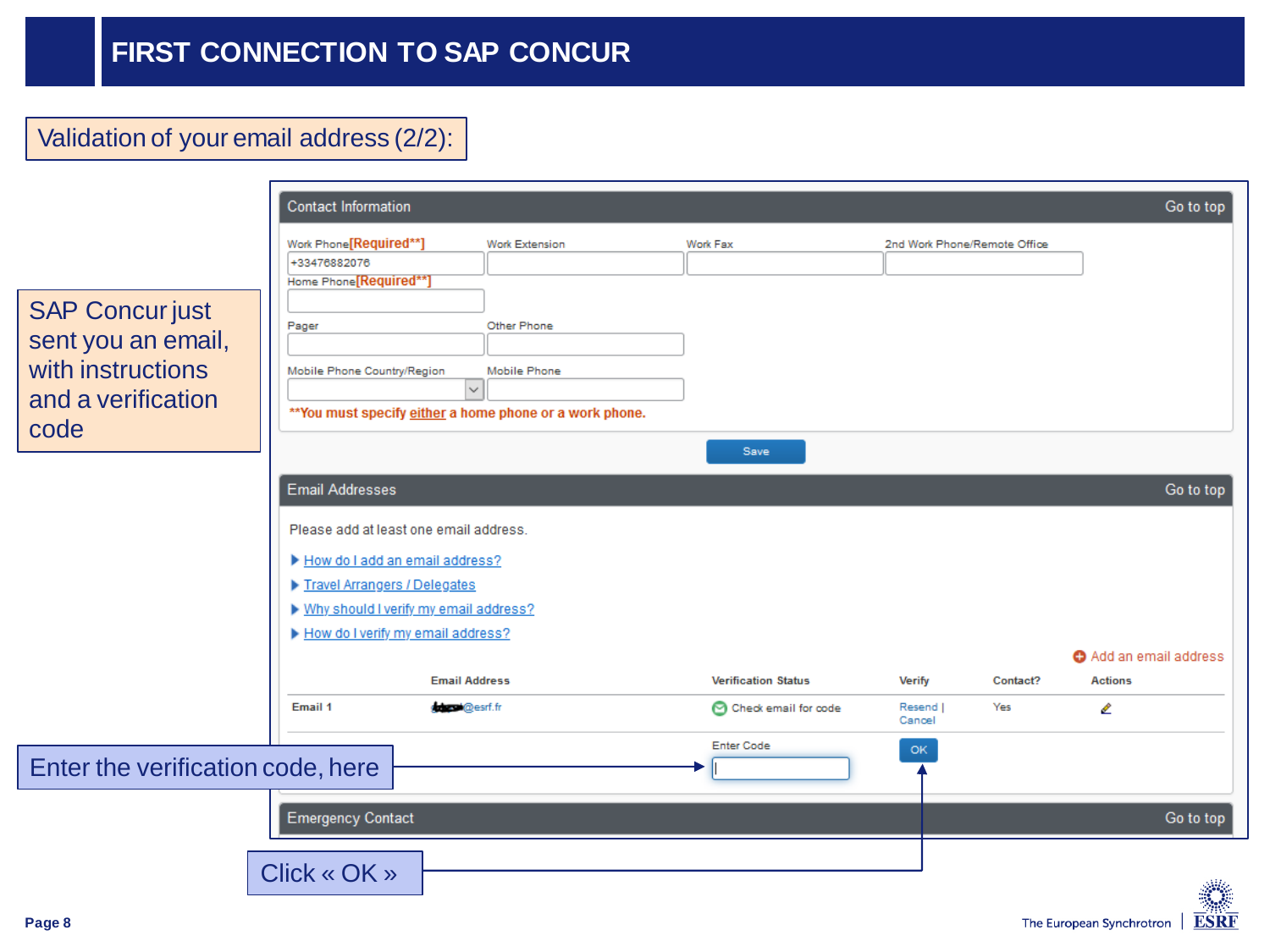| Click "SAVE" to validate<br>your changes |                                         |                      | Save                       |                         |          |                      |
|------------------------------------------|-----------------------------------------|----------------------|----------------------------|-------------------------|----------|----------------------|
|                                          | <b>Email Addresses</b>                  |                      |                            |                         |          | Go to top            |
|                                          | Please add at least one email address.  |                      |                            |                         |          |                      |
|                                          | How do I add an email address?          |                      |                            |                         |          |                      |
|                                          | Travel Arrangers / Delegates            |                      |                            |                         |          |                      |
|                                          | ▶ Why should I verify my email address? |                      |                            |                         |          |                      |
|                                          | How do I verify my email address?       |                      |                            |                         |          | Add an email address |
|                                          |                                         | <b>Email Address</b> | <b>Verification Status</b> | <b>Verify</b>           | Contact? | <b>Actions</b>       |
|                                          | Email 1                                 | <b>DAMI@esrf.fr</b>  | Verified                   | Disable<br>Verification | Yes      | ⇙                    |



Your personal profile is correctly updated!

**ESRF** 

The European Synchrotron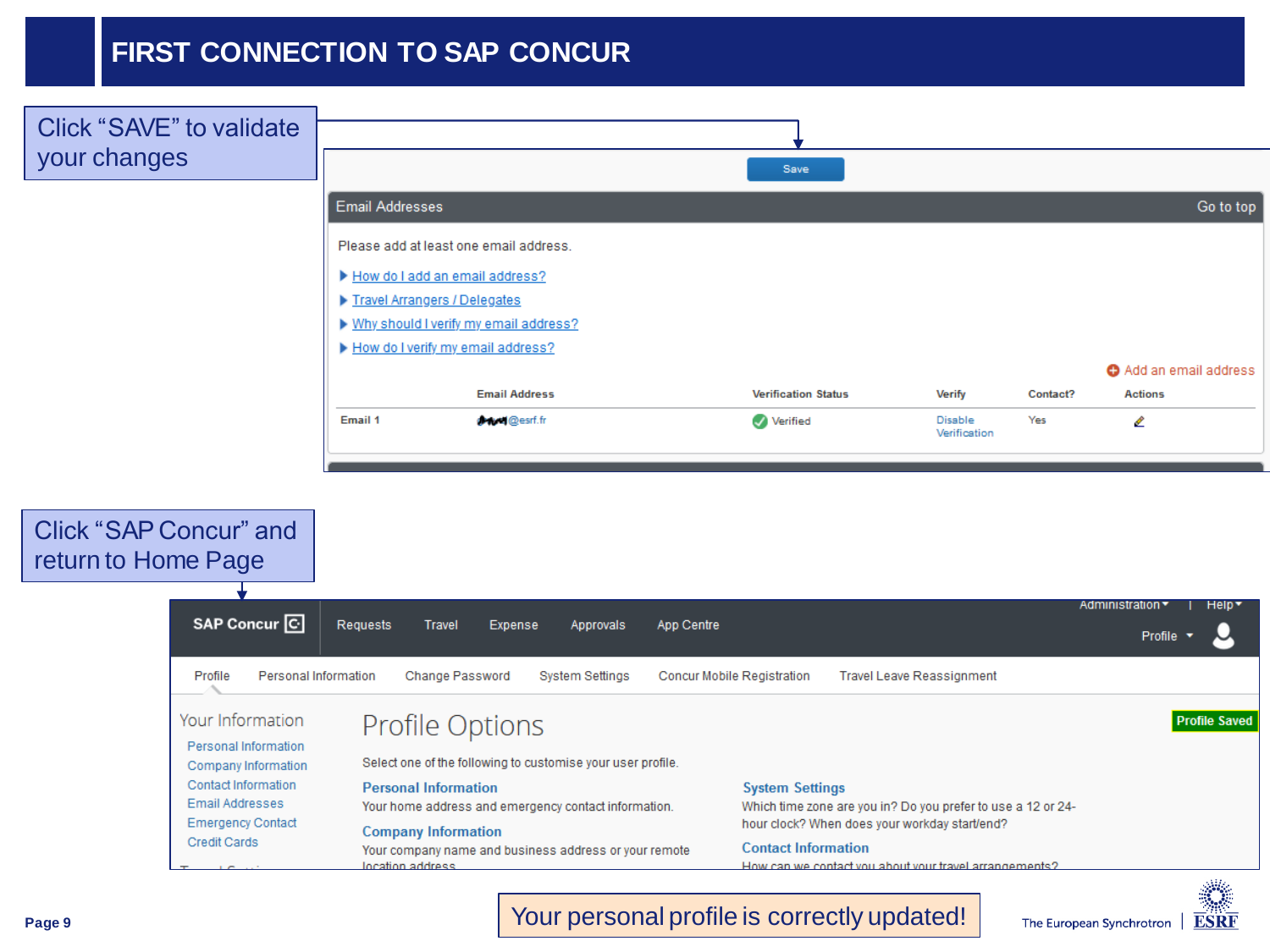#### **PRESENTATION OF THE HOME PAGE**

|                                                                                                                                                                                                                                                                                              |                                                                                                                                                               |                                                                          |                                                                                            |                                                                                                        | Profile $\blacktriangledown$ |
|----------------------------------------------------------------------------------------------------------------------------------------------------------------------------------------------------------------------------------------------------------------------------------------------|---------------------------------------------------------------------------------------------------------------------------------------------------------------|--------------------------------------------------------------------------|--------------------------------------------------------------------------------------------|--------------------------------------------------------------------------------------------------------|------------------------------|
| <b>ESRF</b><br>Hello, Vernon                                                                                                                                                                                                                                                                 |                                                                                                                                                               | ÷<br><b>New</b>                                                          | $\bf{00}$<br>14<br><b>Required</b><br>Authorisation<br><b>Approvals</b><br><b>Requests</b> | 05<br>Available<br><b>Expenses</b>                                                                     | 03<br>Open<br><b>Claims</b>  |
| <b>TRIP SEARCH</b>                                                                                                                                                                                                                                                                           | <b>COMPANY NOTES</b>                                                                                                                                          |                                                                          |                                                                                            |                                                                                                        |                              |
| Please update if ESRF event<br>$\backsim$<br>Experiment<br>乜<br>Я                                                                                                                                                                                                                            | <b>COVID-19 UPDATES:</b> Click here to access Travel Vitals for the latest information<br>and advisories compiled by American Express Global Business Travel. |                                                                          | <b>WELCOME TO CONCUR TRAVEL</b>                                                            |                                                                                                        |                              |
| Please note ESRF closest airports are Lyon (LYS) and<br>Geneva (GVA) (+ Grenoble-GNB, only seasonal activity)                                                                                                                                                                                | <b>MY TASKS</b>                                                                                                                                               |                                                                          |                                                                                            |                                                                                                        | <b>Read more</b>             |
| <b>Mixed Flight/Train Search</b><br>Round Trip<br>One Way<br><b>Multi City</b><br>From $\odot$<br>Departure city, airport or train station<br>Find an airport   Select multiple airports<br>$To$ $Q$<br>Arrival city, airport or train station<br>Find an airport   Select multiple airports | Required Approvals $\rightarrow$<br>Great! You currently have no approvals.                                                                                   | 05<br>18/08 <b>Iberia</b><br>€134.11<br>18/08 Iberia<br>€148.75          | Available Expenses ->                                                                      | 03<br><b>Open Claims</b><br>30/07 Trip from London to Lyon<br>€32.00<br>29/07 Trip from London to Lyon | $\rightarrow$                |
| <b>Search</b><br><b>Show More</b><br>MY TRIPS (5)<br>$\rightarrow$                                                                                                                                                                                                                           |                                                                                                                                                               | 03/08 Swiss<br>€97.42<br>30/07 SNCF<br>€100.00<br>17/07 Train<br>€109.30 |                                                                                            | 29/07 MX-1234<br>€55.46                                                                                |                              |
| $02 - 06$<br><b>Trip from Madrid to Lyon</b><br><b>SEP</b><br>$\bigoplus$<br>More $\blacktriangleright$                                                                                                                                                                                      |                                                                                                                                                               |                                                                          |                                                                                            | See next slide for information                                                                         |                              |
| $02 - 03$<br><b>SNCF Train Trip: London St Pancras Int'l</b><br><b>SEP</b>                                                                                                                                                                                                                   |                                                                                                                                                               |                                                                          |                                                                                            |                                                                                                        |                              |